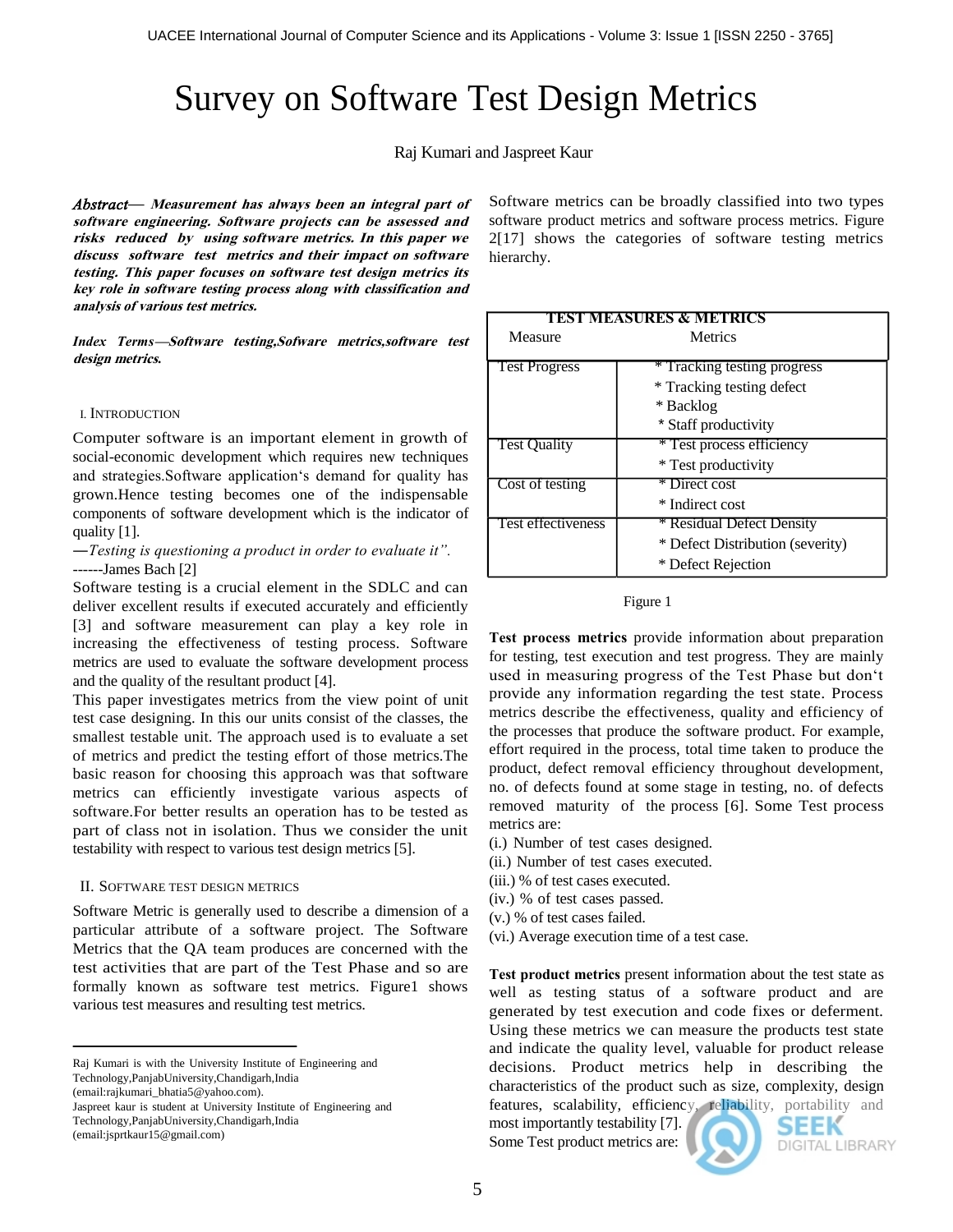(i.) Estimated time for testing.

- (ii.) Actual testing time.
- (iii.) Average time interval between failures.

(iv.) Average number of failures experienced in time intervals.

(v.) Time remaining to complete the testing.



Figure 2

## III. CHARACTERISTICS OF USABLE METRICS

Metrics should not be collected because they are prescribed in the literature or because they are recognized as popular in some companies, but because they are helpful in taking decisions on a project in particular or within a given organization [8]. A useful metric is precisely defined (i.e., measurable or quantifiable), It also helps indicate whether an organization is achieving software goals [9]. There are several fundamental characteristics associated with useful software metrics. The useful software metrics should be:

- □ Simple and easy to understand.
- Measurable
- Economical.
- $\Box$ Metrics must be timely.
- Robust.
- $\Box$ Reliable
- Valid.
- **Consistent and used over time.**
- □ Unobtrusively collected.
- Independent.
- $\Box$ Accountable.
- **Precise.**

Useful metrics must be accompanied by data that is correct (correct according to the rules of the definition of the metric), accurate, exact and consistent (no large difference in the value occur, even if the person or measuring device changes). The measurement process should be clearly described clearly enough for someone else to be able to repeat the measurement Units[17].

## IV. EVALUATION OF TEST DESIGN METRICS

This evaluation is aimed at determining the role of test design metrics in predicting the effort required to implement the design and the quality of the code produced that is to determine total testing effort required to test based upon various metrics.

A typical empirical validation of test design object-oriented metrics is done by investigating the relationship between each metric and the outcome of interest. The results for different metrics are studied. The metrics RFC, CBO, and LCOM were defined in [10] and the NMA metric was defined in [11]. They have revealed that size can have an important perplexing result on the validity of object-oriented metrics [12].

The evaluation of test metrics is the core topic of this research. In this research we have defined our set of metrics, and set up the experiments to evaluate them. Software engineering rarely involves empirical analysis.

First, we state the objective of our experiments:

Objective: To assess the capability of the proposed sourcebased metrics (CBO,RFC,NOC,NOA and DITC) in predicting the testing effort.

Point of view: We are assessing that whether or not the degree of testing effort required for the class values can be predicted on the basis of the above mentioned source based metrics [5].

## V. TESTABILITY

IEEE defines testability as ―the degree to which a system or component facilitates the establishment of test criteria and performance of tests to determine whether those criteria have been met―[13]. In the unit testing of object oriented system, the testing for classes brings in some issues one of which is that a class cannot be tested directly, only an instance of it can be tested and the second one is that when an object is considered in an object oriented system, the state related with that object also influences the path of execution and methods of a class can communicate among themselves through this state. Thus we took into consideration the unit testability of the object oriented system with respect to the test case design for unit testing [5].

Encapsulation of attributes and operations make testing difficult as for testing the solid and abstract state of object is required. No-doubt code reuse has been achieved through the use of inheritance but it poses further usage requirement on retesting[14], so does multiple inheritance in which further the testing is further complicated by increasing the number of contexts for which testing is required. How the test cases are applied within super class and subclass also needs to be considered with care [5],[14],[15].

The realm of object orientation lays emphasis on the encapsulation of information and implementation of operations performed on the information. Coupling provides us an evaluation of strength of association established by a connection between object classes to which a class is coupled. It is measured by calculating the number of distinct non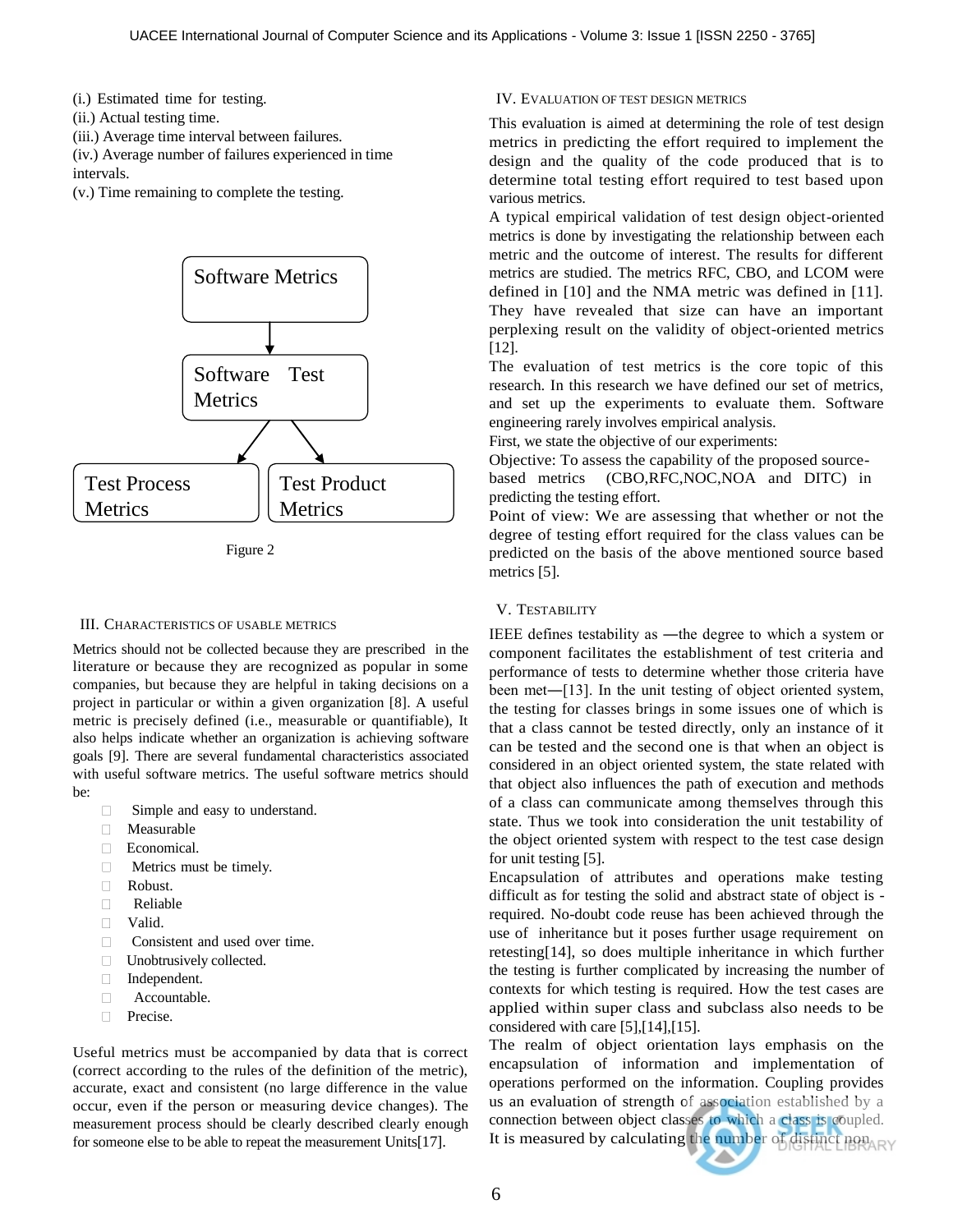inheritance related class hierarchies on which a class depends[5],[10],[14],[15].The larger the number of couples the higher will be the sensitivity to change and errors in other parts of design and make testing difficult. This would increase the testing effort (TE) and decrease the testability. Therefore, we say that testability is inversely proportional to CBO.

$$
TE\varpropto CBO\,
$$

 $ITb \infty 1/CBO$  (1)

Estimating the total CBO (TCBO) over all classes  $(i=1 \text{ to } n)$ , the sum is divided by two because the same relationship will be counted twice, when the two coupled classes are considered independently. Therefore we have:

$$
\text{TCBO} = \frac{1}{2} \sum_{i=1}^{n} \text{CBO} \tag{2}
$$

Now, if we consider the combination of the complexity of a class through the number of methods and the amount of communication with other classes. It was found that the complexity of the class increases with number of methods that can be invoked from a class through messages. Larger number of methods that can be invoked in response to a message, the more complicated the testing is, which in turn decreases the testability.

Using the metric, response for a class (RFC) which is defined as the number of methods in response set [5],[10],[14],[15], we say that the testing effort (TE) is directly proportional to RFC and hence testability is inversely proportional to it.

TE ∞ RFC

$$
\text{ITb} \otimes 1/\text{RFC} \tag{3}
$$

Estimating total RFC (TRFC) over all classes  $(i=1$  to n) we get:

$$
TRFC = \sum_{i=1}^{n} RFC
$$
 (4)

Since a class is a set of objects that have common properties (i.e methods and instance variables), an abstraction of the application domain is prepared/developed by arranging classes in a hierarchy which is formed due to inheritance between classes.This leads to super class accumulating all or desired common features of the subclass.

A class is composed of attributes and methods. In this proposal the Depth of Inheritance Tree of a Class (DITC) metric for class inheritance hierarchy is measured in terms of sum of the attributes (Private, Protected, public and inherited) and Methods (Private, Protected, public and inherited) at each level. The DITC metric of a class is calculated as:

$$
L
$$
  
DTIC (C)= $\sum_{i=1}^{L} LEV(i)*i$ 

Where,

LEV<sub>i</sub> = Attribute  $(C_i)$  + Method  $(C_i)$ 

 $C_i$  = A class in the i<sub>th</sub> level of class inheritance hierarchy.

Attribute  $(C_i)$  = Count the total number of protected, private, public and inherited attributes within a class in the class inheritance hierarchy at each level.

Method  $(C_i)$  = Count the total number of protected, private, public and inherited methods within a class in the class inheritance hierarchy at each level.

 $L =$  Total height in the class inheritance hierarchy i.e. the maximum distance from the last node (last level in the class inheritance hierarchy) to the root node (first level in the class inheritance hierarchy), ignoring any shorter paths in case of multiple inheritance is used. The metric depth of the inheritance that measure the depth of the class within the inheritance hierarchy is defined as ―the maximum distance from the node to the root of the treel [10], [14].

It shows that the deeper a class is within the hierarchy, the more the number of methods it is will inherit. Thus making it more complex to predict its behavior. Deeper trees involved more methods and classes increasing the design complexity. This increases the testing effort and decrease the testability. This leads to testability being inversely proportional to DITC [16].

TE ∞ DITC

n

$$
ITb \in 1/DITC \tag{5}
$$

Estimating total DITC (TDITC) over all classes  $(i=1$  to n), we get:

$$
TDITC = \sum_{i=1}^{n} DITC
$$
 (6)

Chidamber and Kemerer proposed the Number Of Children of a class as the NOC metric for the class, which is the number of immediate subclasses subordinate to a class in the class hierarchy [10]. NOC is a measure that the methods of parent class are to be inherited by how many sublasses, the greater the value the greater will be the potential for reus. The greater the number of children of a class, the greater is the probability of improper abstraction of that class. NOC gives an approximate idea of the potential influence a class has on the overall design. It is given as the Number of descendents of the class. As number of descendents increase, the Effort of testing (TE) of methods of that class increases. This Decreases the testability providing an inverse relationship: **DIGITAL LIBRARY**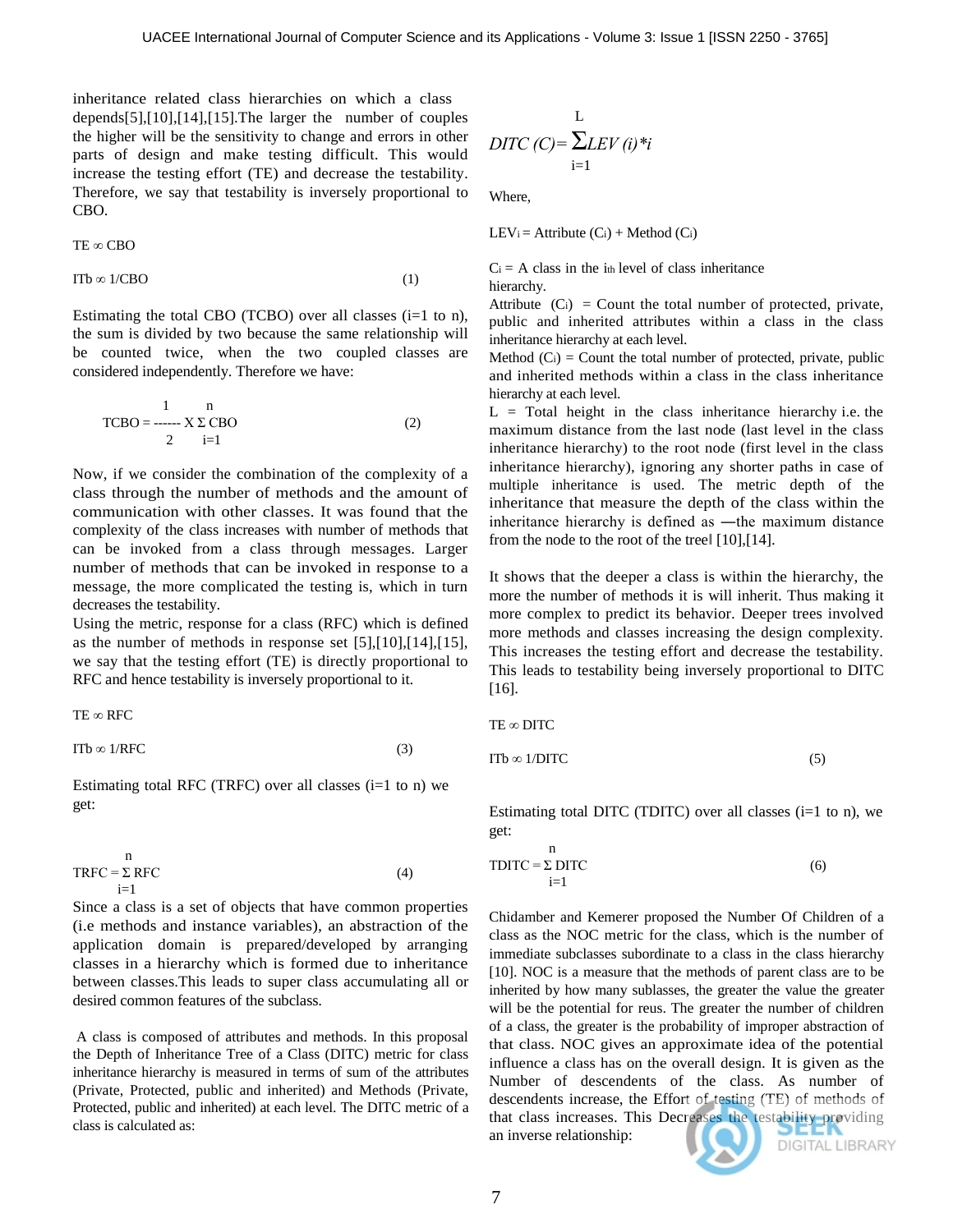values(CBO,RFC,DITC,NOC,NOA) are defined above.

By equations (2,4,6,8,10) the total interface testability (TITb) of the object oriented software over all classes  $(i=1$  to n) can be given as

$$
HTTb = \frac{k}{(TCBOxTRFCxTDITCxTNOCxTNOA)}
$$
 (13)

The value of  $_k$ " will depend on characteristics related to software processes and experience of developer, type of tool available for the development of the unit as we are dealing with unit testing. The value will have to be worked out by specific software teams of concerned organization.

#### VI. CONCLUSION

These test design metrics explore the test case design and its testability. The results have shown us that the test design metrics are useful in measuring testability and the effort of testing. Particularly, the results allow for explanations of the CBO, RFC, DITC, NOC and NOA metrics in terms of test case construction factors. To wind up the results will help us to advance the set of metrics and the development approach so that we can increase testability and reduce the testing effort.

#### **REFERENCES**

- [1] John A. Fodeh and Niels B. Svendsen, Release Metrics : When to stop Testing with a clear conscience, Journal of Software Testing Professionals, March 2002.
- [2]<http://www.testrepublic.com/forum/topics/1178155:Topic:33849>
- [3] Quadri, S. M. K and Farooq, SU, "Software Testing Goals, Principles, and Limitations", International Journal of Computer Applications (0975 – 8887) Volume 6- No.9, September 2010
- [4] Stark, George E; Durst, Robert C; and Pelnik, Tammy M. ―An Evaluation of Software Testing metrics for NASA's Mission Control Centerl 1992.
- [5] Divya Prakash Shrivastava and R.C. Jain, ―Metrics for Test Case Design in Test Drive Development‖, International Journal of Computer Theory and Engineering(1793-8201), Vol.2, No.6, December, 2010
- [6] Ogasawara, Hideto, Yamada, Atsushi and Kojo, Michiko, ―Experiences of software Quality Management Using Metrics through Lifecyclel, Proceedings of ICSE-18, 1996.
- [7] Kan, Stephen H, -Metrics and Models In Software Quality Engineeringl, PEARSON, 2003.
- [8] Futrell, Robert T.: Futrell , Donald F. And Shafer, Linda I., -Quality Software Project Management‖, PEARSON
- [9] Torn, Aimo: Professor, Department of Computer Science Abo, Akademi University; Faculty member Turku Centre for Computer Science (TUCS) Turku, Finland.
- [10] S. Chidamber and C. Kemerer: A Metrics Suite for Object-Oriented Design, In IEEE Transactions on Software Engineering, 20(6):476-493, 1994.
- [11] M. Lorenz and J. Kidd: Object-Oriented Software Metrics. PrenticeHall, 1994
- [12] Saida Benlarbi, Khaled El Emam, Nishith Goel. Issues in Validating Object-Oriented Metrics for Early Risk Prediction, Accessed on April 2008.
- [13] IEEE Standard Glossary of Software Engineering
- TechnologyANSI/IEEE Standard, Washington, DC, USA,2000. [14] R.S. Pressman, Software Engineering: A Practitioner"s Approach, McGraw-Hill, 1997.

$$
TE \otimes NOC
$$

$$
\text{ITb} \otimes 1/\text{NOC} \tag{7}
$$

Estimating total NOC (TNOC) over all classes  $(i=1 \text{ to } n)$ , We get :

$$
TNOC = \sum_{i=1}^{n} NOC
$$
 (8)

The *Number Of Attributes* [18] metric is used to calculate the average number of attributes a class contains in the model. This is useful in identifying the following probable problems:

- (a) A class with numerous attributes may signify the existence of coincidental cohesion and necessitate additional decomposition, to handle the complexity of the model.
- (b) In case of no attributes serious consideration should be given to the semantics of the class. This may possibly be a class utility rather than a class.

Considering a class, this is a simple count of the number of attributes. If the number of attributes are high  $(> 10)$  it is an indication of poor design, particularly insufficient decomposition, specially if this is coupled with an equally high [number of methods.](http://support.objecteering.com/objecteering6.1/help/us/metrics/metrics_in_detail/number_of_methods.htm) Classes without any attributes are particular cases and are not essentially anomalies. For example these can be interface classes, and must be checked.[17] Therefore as the NOA increases the effort of testing (TE) of methods associated with those attributes increases. Thereby decreasing the testability:

TE ∞ NOA

 $ITb \infty 1/NOA$  (9)

Estimating total NOA (TNOA) over all classes  $(i=1 \text{ to } n)$ , we get :

$$
TNOA = \sum_{i=1}^{n} NOA
$$
 (10)

Equations  $(1,3,5,7,9)$  we get the testability with respect to a class :

ITb  $\infty$  (1/CBO) x (1/RFC) x (1/DITC)x (1/NOC)x(1/NOA) (11)

$$
ITb = \frac{k}{\text{(CBO x RFCxDITCxNOCxNOA)}} \tag{12}
$$